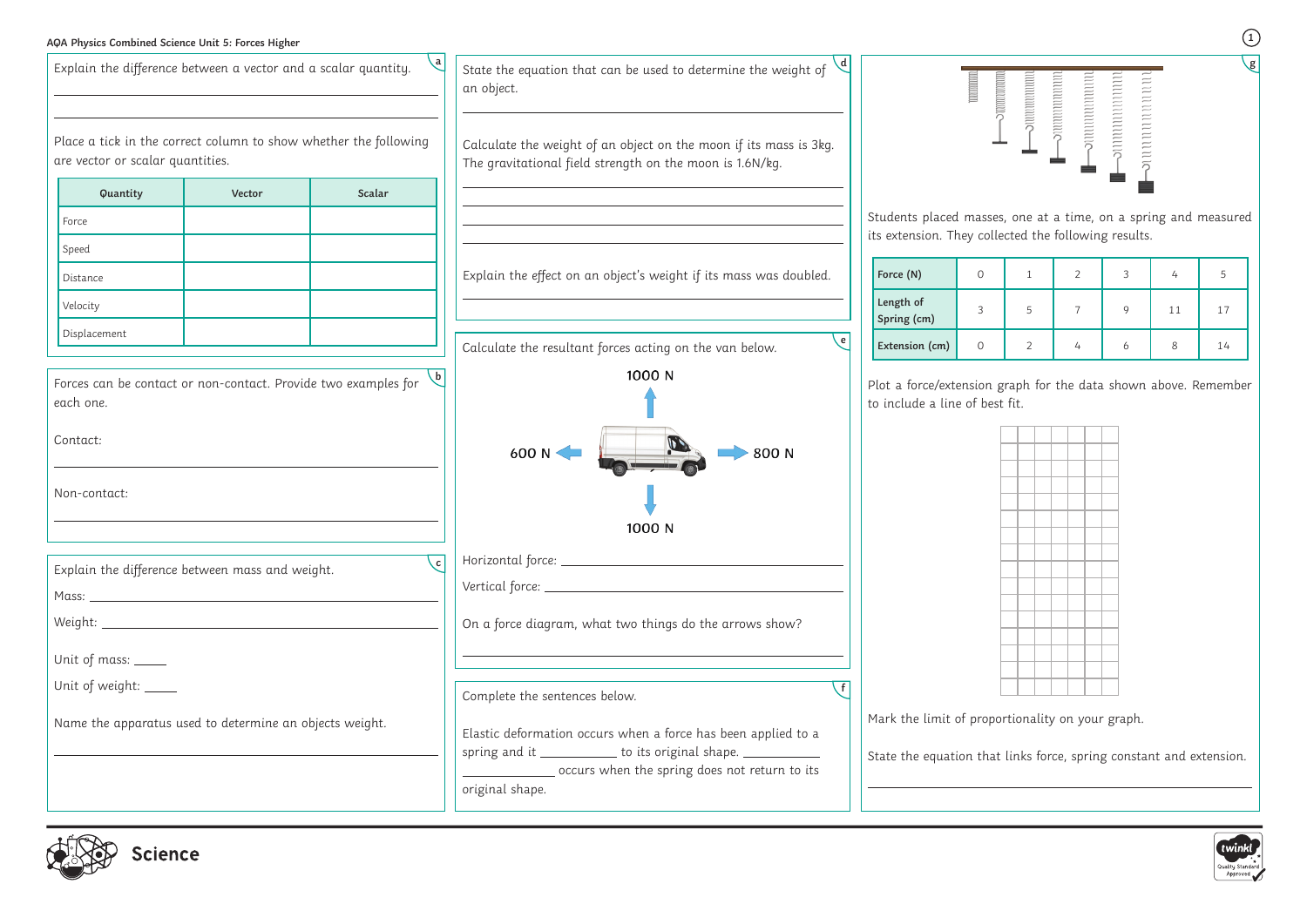## **AQA Physics Combined Science Unit 5: Forces Higher**

**2**

| Define work done.                                                                                                                                                                                                                                  |                 | c <br>The graph below<br>is a distance/<br>time graph of a<br>$D$ E                                                                       | f<br>Let the mass of a car be 1500kg. One car is<br>Ex<br>travelling at a speed of 20m/s and a second car is<br>travelling at 15m/s. Calculate the forces exerted if |
|----------------------------------------------------------------------------------------------------------------------------------------------------------------------------------------------------------------------------------------------------|-----------------|-------------------------------------------------------------------------------------------------------------------------------------------|----------------------------------------------------------------------------------------------------------------------------------------------------------------------|
| State the equation that links work done, force and<br>distance.                                                                                                                                                                                    |                 | person travelling<br>from home to<br>the supermarket<br>and home<br><sub>R</sub><br>again.                                                | they were to hit an object.<br>St.<br>m<br>A                                                                                                                         |
| Write the units for<br>work done: ________<br>$force: \_\_\_\_\_\_\_$                                                                                                                                                                              |                 | Time (hours)<br>Where on the graph is the person stationary?                                                                              | 75<br> g <br>Describe an experiment to determine whether your<br>reaction time is faster with your right or left hand.                                               |
| distance: _________<br>A lorry travels 200m when the brakes are applied with<br>a force of 600N. Calculate the work done to stop the<br>lorry.                                                                                                     |                 | Between points A and E, where is the speed the<br>fastest? Explain you answer.                                                            | <b>St</b><br>ac                                                                                                                                                      |
|                                                                                                                                                                                                                                                    |                 | A car increases its velocity from 5m/s to 12m/s in<br>a time of 10 seconds. Calculate its acceleration.<br>Remember to include all units. | Re<br>ca<br>Ca                                                                                                                                                       |
| Calculate the force if 3000J of energy is required to<br>move a box of books a distance of 150cm.                                                                                                                                                  |                 |                                                                                                                                           | of                                                                                                                                                                   |
|                                                                                                                                                                                                                                                    |                 | $\mathbf d$<br>Explain the term deceleration.                                                                                             | Ca<br>2 <sub>C</sub>                                                                                                                                                 |
| Draw lines to match the methods of transportation<br>with their average speeds.                                                                                                                                                                    | $\mathsf{b}$    | A coach travels at an average speed of 30mph for 20                                                                                       | $\lfloor h \rfloor$<br>Describe the effect of friction on a moving object.                                                                                           |
| car<br>walking                                                                                                                                                                                                                                     | 1.5m/s<br>55m/s | minutes. How far has it travelled in that time?                                                                                           | State two ways in which friction on a moving object<br>can be overcome.<br>W                                                                                         |
| train<br>running                                                                                                                                                                                                                                   | 3m/s<br>25m/s   | $\epsilon$<br>Stopping distance is calculated by adding thinking<br>distance and braking distance.                                        | wl<br>re                                                                                                                                                             |
| State three factors that could affect a person's<br>walking speed.                                                                                                                                                                                 |                 | Thinking distance is affected by:<br>$\overline{\phantom{a}}$                                                                             | $\overline{1}$<br>What is terminal velocity?                                                                                                                         |
| <u> 1989 - Johann Barbara, martxa eta idazlea (h. 1989).</u><br>2.<br><u> 1980 - Andrea Andrew Maria (h. 1980).</u><br>3.<br><u> 1989 - Johann Harry Harry Harry Harry Harry Harry Harry Harry Harry Harry Harry Harry Harry Harry Harry Harry</u> |                 | Braking distance is affected by:<br>conditions.                                                                                           | Terminal velocity depends on two things:                                                                                                                             |



 $x$ plain the term conservation of momentum.

tate the equation and the units used to calculate momentum.

car has a mass of 1500kg and a momentum of 500kgm/s. Calculate its velocity.

tate the equation that links force, mass and celeration.

earrange the equation you have given above to alculate acceleration.

alculate the force acting on an object with a mass  $f$  15kg and acceleration of 4m/s2.

 $\alpha$  alculate the mass of an object, if it has a force of 2000N and its acceleration is 50m/s2.

When an object moves in a circular motion, explain **l** $\phi$ hat happens to its direction and velocity if its speed mains constant.





**j**

**k**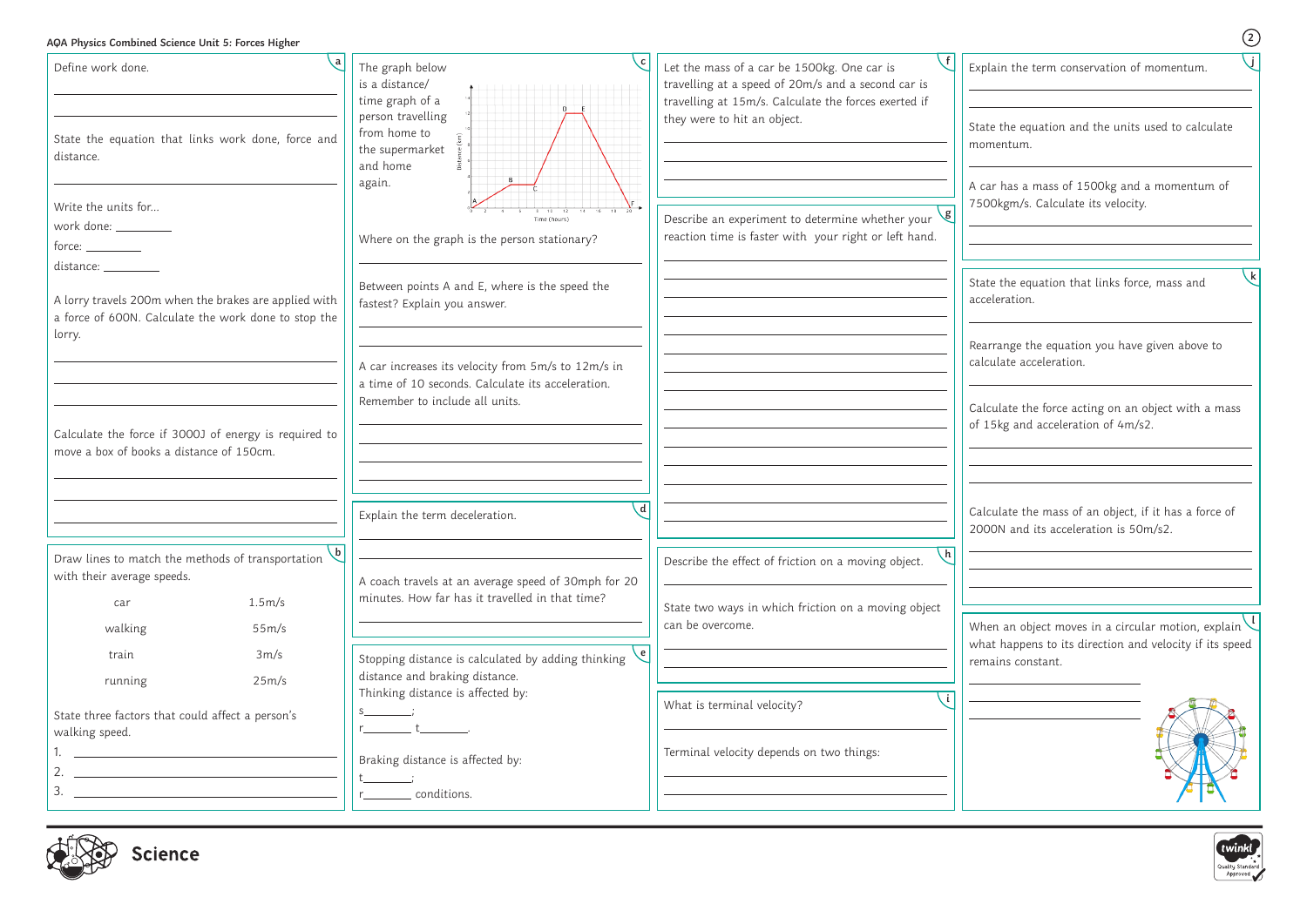







| AQA Physics Combined Science Unit 5: Forces Higher Answers                                                                                                                                                                                 |        |              |                                                                                                                                                                                                      |                                                                                                                                                                       |              |                         |                      |                                    |    |    |  |
|--------------------------------------------------------------------------------------------------------------------------------------------------------------------------------------------------------------------------------------------|--------|--------------|------------------------------------------------------------------------------------------------------------------------------------------------------------------------------------------------------|-----------------------------------------------------------------------------------------------------------------------------------------------------------------------|--------------|-------------------------|----------------------|------------------------------------|----|----|--|
| Explain the difference between a vector and a scalar quantity.<br>A vector quantity has a magnitude and a direction whereas a<br>scalar quantity only has a magnitude.<br>Place a tick in the correct column to show whether the following |        |              | State the equation that can be used to determine the weight of<br>an object.<br>weight = mass × gravitational field strength<br>Calculate the weight of an object on the moon if its mass is 3kg.    |                                                                                                                                                                       | manaman<br>ك | nummmmmmmmmmmmmmmmmmmmm | nnnnnnnnnn<br>nnmmmm | nununun<br>n n n n n n n n n n n n |    |    |  |
| are vector or scalar quantities.                                                                                                                                                                                                           |        |              | The gravitational field strength on the moon is 1.6N/kg.<br>weight = $3 \times 1.6$                                                                                                                  |                                                                                                                                                                       |              |                         |                      |                                    |    |    |  |
| Quantity                                                                                                                                                                                                                                   | Vector | Scalar       | $= 4.8N$                                                                                                                                                                                             |                                                                                                                                                                       |              |                         |                      |                                    |    |    |  |
| Force                                                                                                                                                                                                                                      |        |              |                                                                                                                                                                                                      | Students placed masses, one at a time, on a spring and measured                                                                                                       |              |                         |                      |                                    |    |    |  |
| Speed                                                                                                                                                                                                                                      |        | $\checkmark$ | Explain the effect on an object's weight if its mass was doubled.                                                                                                                                    | its extension. They collected the following results.                                                                                                                  |              |                         |                      |                                    |    |    |  |
| Distance                                                                                                                                                                                                                                   |        | $\checkmark$ | The weight would also be doubled.                                                                                                                                                                    | Force (N)                                                                                                                                                             | $\Omega$     |                         | $\overline{2}$       | 3                                  |    |    |  |
| Velocity                                                                                                                                                                                                                                   |        |              |                                                                                                                                                                                                      | Length of<br>Spring (cm)                                                                                                                                              | 3            | 5                       |                      | $\mathsf Q$                        | 11 | 17 |  |
| Displacement                                                                                                                                                                                                                               |        |              | $\epsilon$<br>Calculate the resultant forces acting on the van below.                                                                                                                                | Extension (cm)                                                                                                                                                        | $\Omega$     |                         |                      | h                                  | 8  | 14 |  |
| Forces can be contact or non-contact. Provide two examples for<br>each one.<br>Contact:<br>friction, air resistance, tension, normal<br>Non-contact:<br>magnetic, gravitational, electrostatic                                             |        |              | 1000 N<br>600 N $\leq$<br>800 N<br>1000 N                                                                                                                                                            | Plot a force/extension graph for the data shown above. Remember<br>to include a line of best fit.<br>$+3$<br>-11                                                      |              |                         |                      |                                    |    |    |  |
| $\backslash$ c  <br>Explain the difference between mass and weight.<br>Mass: the amount of stuff in an object.                                                                                                                             |        |              | Horizontal force: 800 - 600 = 200N<br>Vertical force: 1000 - 1000 = 0N                                                                                                                               |                                                                                                                                                                       |              |                         |                      |                                    |    |    |  |
| Weight: the force acting on an object due to gravity.<br>Unit of mass: kg                                                                                                                                                                  |        |              | On a force diagram, what two things do the arrows show?<br>Direction of force and relative size.                                                                                                     |                                                                                                                                                                       |              |                         |                      |                                    |    |    |  |
| Unit of weight: N                                                                                                                                                                                                                          |        |              | Complete the sentences below.                                                                                                                                                                        |                                                                                                                                                                       |              |                         |                      |                                    |    |    |  |
| Name the apparatus used to determine an objects weight.<br>newton meter                                                                                                                                                                    |        |              | Elastic deformation occurs when a force has been applied to a<br>spring and it returns to its original shape. Inelastic deformation<br>occurs when the spring does not return to its original shape. | Mark the limit of proportionality on your graph.<br>State the equation that links force, spring constant and extension.<br>force = spring constant $\times$ extension |              |                         |                      |                                    |    |    |  |